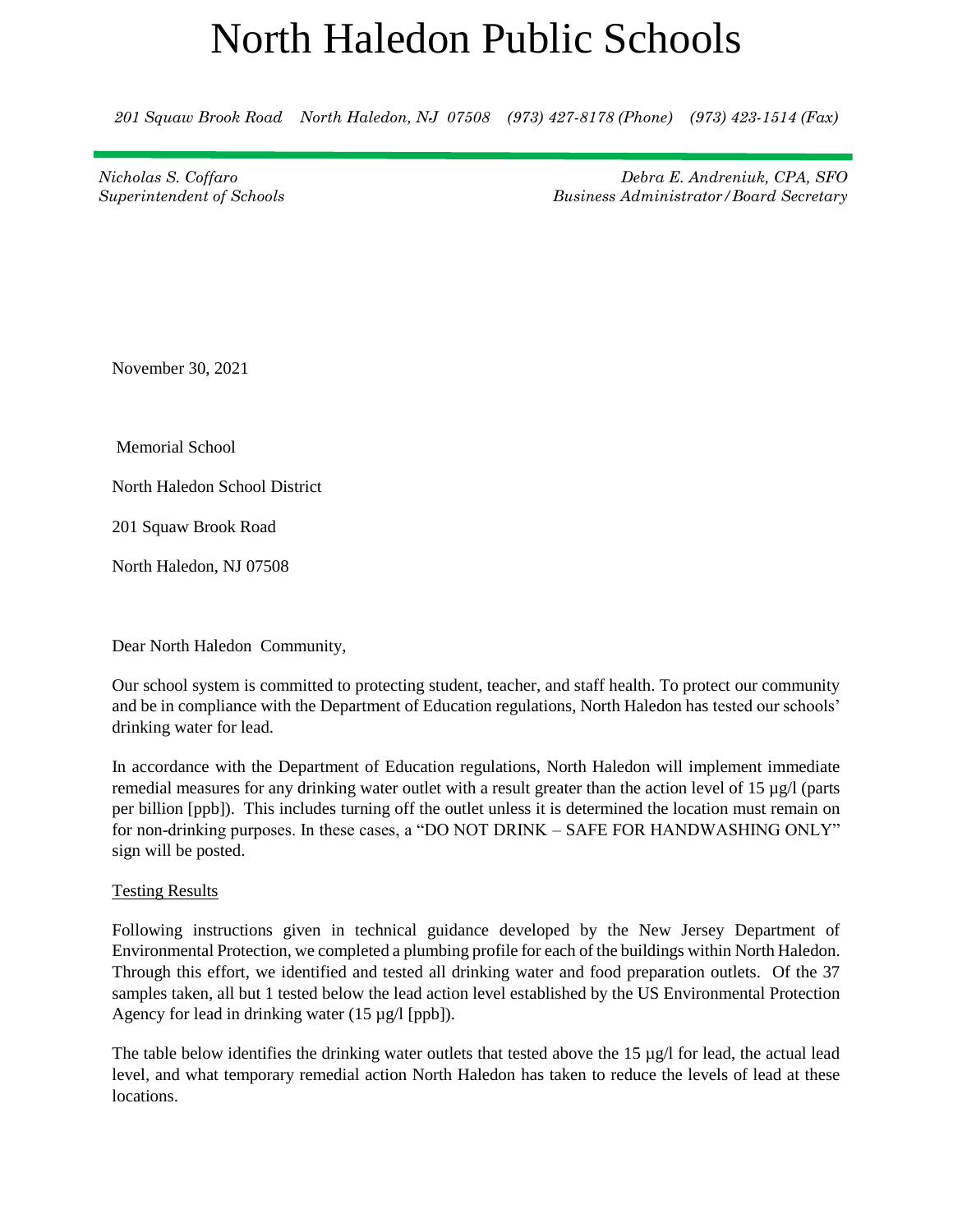*201 Squaw Brook Road North Haledon, NJ 07508 (973) 427-8178 (Phone) (973) 423-1514 (Fax)*

*Nicholas S. Coffaro Superintendent of Schools*

*Debra E. Andreniuk, CPA, SFO Business Administrator/Board Secretary*

| <b>Sample Location</b>                                            | <b>First Draw Result</b><br>in $\mu$ g/l (ppb) | <b>Remedial Action</b>                                     |
|-------------------------------------------------------------------|------------------------------------------------|------------------------------------------------------------|
| 1 <sup>st</sup><br>Drinking<br>Water<br>Floor<br>Fountain ID. #S8 | 81.1                                           | outlet and<br>Disconnected<br>bottled<br>water<br>provided |

#### Health Effects of Lead

High levels of lead in drinking water can cause health problems. Lead is most dangerous for pregnant women, infants, and children under 6 years of age. It can cause damage to the brain and kidneys, and can interfere with the production of red blood cells that carry oxygen to all parts of your body. Exposure to high levels of lead during pregnancy contributes to low birth weight and developmental delays in infants. In young children, lead exposure can lower IQ levels, affect hearing, reduce attention span, and hurt school performance. At *very* high levels, lead can even cause brain damage. Adults with kidney problems and high blood pressure can be affected by low levels of lead more than healthy adults.

#### How Lead Enters our Water

Lead is unusual among drinking water contaminants in that it seldom occurs naturally in water supplies like groundwater, rivers and lakes. Lead enters drinking water primarily as a result of the corrosion, or wearing away, of materials containing lead in the water distribution system and in building plumbing. These materials include lead-based solder used to join copper pipe, brass, and chrome-plated brass faucets. In 1986, Congress banned the use of lead solder containing greater than 0.2% lead, and restricted the lead content of faucets, pipes and other plumbing materials. However, even the lead in plumbing materials meeting these new requirements is subject to corrosion. When water stands in lead pipes or plumbing systems containing lead for several hours or more, the lead may dissolve into the drinking water. This means the first water drawn from the tap in the morning *may* contain fairly high levels of lead.

#### Lead in Drinking Water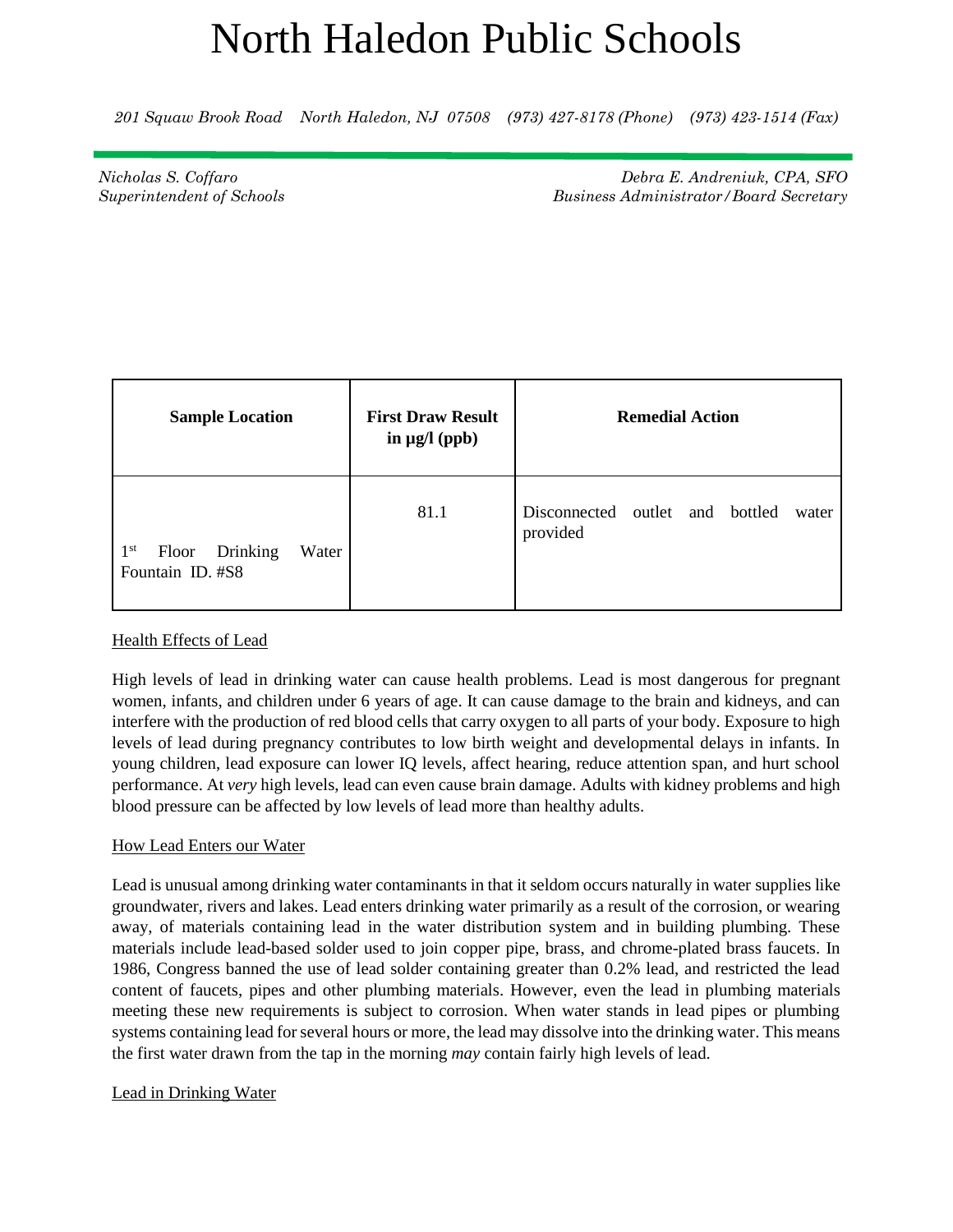*201 Squaw Brook Road North Haledon, NJ 07508 (973) 427-8178 (Phone) (973) 423-1514 (Fax)*

*Nicholas S. Coffaro Superintendent of Schools*

*Debra E. Andreniuk, CPA, SFO Business Administrator/Board Secretary*

Lead in drinking water, although rarely the sole cause of lead poisoning can significantly increase a person's total lead exposure, particularly the exposure of children under the age of 6. EPA estimates that drinking water can make up 20% or more of a person's total exposure to lead.

#### For More Information

A copy of the test results is available in our central office for inspection by the public, including students, teachers, other school personnel, and parents, and can be viewed between the hours of 8:30 a.m. and 4:00 p.m. and are also available on our website at www.nhschools.net/nh/ . For more information about water quality in our schools, contact Debra Andreniuk in the Business Office, 973-427-8178.

For more information on reducing lead exposure around your home and the health effects of lead, visit EPA's Web site at **www.epa.gov/lead**, call the National Lead Information Center at 800-424-LEAD, or contact your health care provider.

If you are concerned about lead exposure at this facility or in your home, you may want to ask your health care providers about testing children to determine levels of lead in their blood.

Sincerely,

Deure Andreniuk

Debra Andreniuk Business Administrator

North Haledon